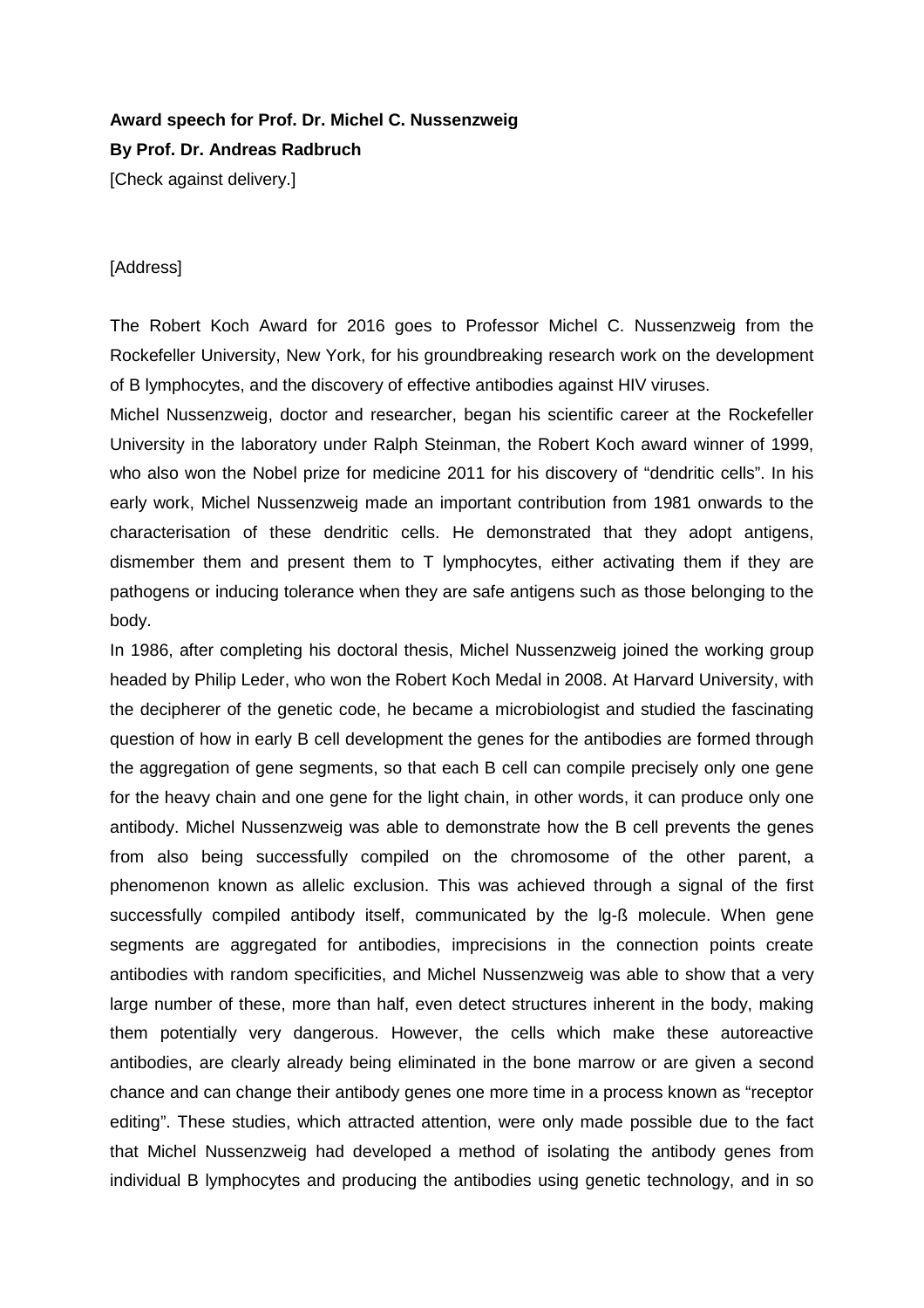doing, enabling a sufficient quantity of an individual antibody to be created in order to precisely study its properties.

In 1990, Michel Nussenzweig returned as a professor to Rockefeller University and the Howard Hughes Medical Institute, where he still works today. The key question: How is the formation of antibodies regulated? First, a series of impressive publications, in which he shows that in the development of B lymphocytes, there are certain "checkpoints" on which autoreactive B lymphocytes are eliminated, thus directly following the formation of the antibody genes in the young B lymphocytes in the bone marrow. They then travel through the body via the blood and in the case of an infection are activated in the lymph nodes or the spleen, when they recognise this antigen. This activation occurs in the so-called "germinal centres", in which antigen-presenting cells, T lymphocytes and B lymphocytes interact and mutually activate each other. Michel Nussenzweig and his colleagues were able to demonstrate in highly elegant studies using intravital microscopy that during this process, the B lymphocytes travel to and from between two zones, a zone where their antibody genes go through a series of mutations, resulting in a change in specificity, and a zone where the B lymphocytes are selected, the antibodies of which best match the antigen. Through this "affinity maturation", antibodies are created which match to an increasingly accurate degree. The B lymphocytes which they carry on the cell surface are then transformed into plasma cells, which secrete large quantities of these antibodies. The antibodies can neutralise the infectious agents, encourage their elimination by phagocytes, or kill infected cells.

The immune reaction in the germinal centres also entails certain risks, however. Thus, Michel Nussenzweig's working group was able to show that when antibody genes are mutated in the B lymphocytes, it is unfortunately also the case, albeit rarely, that other genes are mutated, including genes which cause lymphomas. And in almost all cases, the mutations also lead to the creation of autoreactive B lymphocytes, which are normally eliminated again, a second tolerance checkpoint for the development of B lymphocytes, which the group under Nussenzweig succeeded in defining. If the autoreactive B lymphocytes are not eliminated, severe auto-immune diseases result, such as lupus erythematosus or rheumatoid arthritis.

Michel Nussenzweig put his fundamental knowledge on the development and activation of B lymphocytes and the maturation of their antibodies to practical use. From 2009 onwards, with his method for cloning the antibody genes from individual B lymphocytes, he studied the human immune response to the human immune deficiency virus, or HIV. HIV: one of the major infection biology challenges of the present day, leads to AIDS (Acquired Immunodeficiency Syndrome). An estimated 35 million people are infected worldwide. Every year, 1 to 2 million people who are infected die, while a further 1-2 million new cases of infection occur. Effective medication keeps the progress of the disease in check, but is